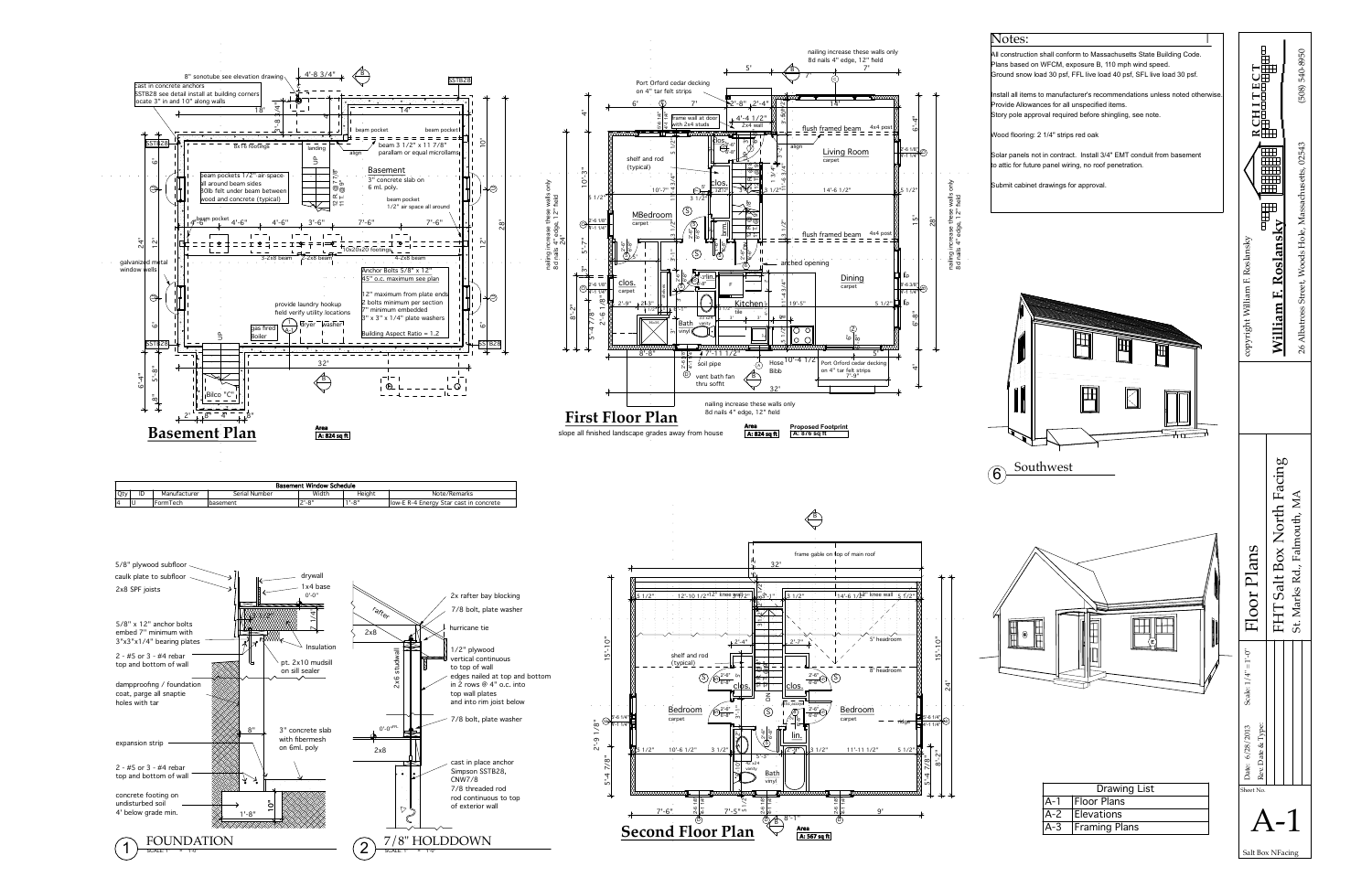



construct story pole for owner approval before commencing shingling install windows and doors with 30lb tar felt splines

aluminum gutter install so gutter is at or below plane of roof end of gutter should be entirely concealed by rake board 1x10 fascia at 10 in 12 roof eave 10' vertical plywood this section

runs from bottom of mudsill to top of rafter shoe

verify door and window sizes with plans, verify quantities and finishes before ordering install following manufacturer's recommendations unless noted otherwise exterior door and window color: white typical interior door: 6 panel MDF molded doors painted white typical interior door: 6 panel MDF molded doors painted white





| Door Schedule |    |              |                   |                    |            |        |                                      |  |
|---------------|----|--------------|-------------------|--------------------|------------|--------|--------------------------------------|--|
| Qty           | ID | Manufacturer | Serial Number     | Rough Opening      | Width      | Height | Notes / Remarks                      |  |
|               |    | Therma-Tru   | S <sub>2</sub> 10 | 3-2 1/2 x 6-10 1/2 | l3'        | l6'-8" |                                      |  |
|               |    | Andersen 200 | PS61611           | l6-0 3/4 x 6-11    | .6'        | l6'-8" | slider                               |  |
|               | l5 |              |                   |                    | $1' - 3"$  | l6'-8" | interior door, MDF molded typical    |  |
|               | .5 |              |                   |                    | $1' - 6''$ | l6'-8" | interior door, MDF molded typical    |  |
|               | :5 |              |                   |                    | י          | l6'-8" | interior door, MDF molded typical    |  |
| 9             | 15 |              |                   |                    | $2'-6''$   | l6'-8" | interior door, MDF molded typical    |  |
|               | 16 |              |                   |                    | 2'-6"      | l6'-6" | basement door, MDF molded typical    |  |
|               | 17 |              |                   |                    | 5'         | l6'-8" | interior door, MDF molded, bypassing |  |



| <b>Window Schedule</b> |    |              |                       |              |                 |                                        |  |  |  |  |
|------------------------|----|--------------|-----------------------|--------------|-----------------|----------------------------------------|--|--|--|--|
| Qty                    | ID | Manufacturer | Serial Number         | Width        | Height          | Note/Remarks                           |  |  |  |  |
|                        | IΑ | Andersen     | CW135                 | $2' - 47/8"$ | $3'-5.3/8"$     | 200 series                             |  |  |  |  |
|                        | ΙB | Andersen 200 | 3 of 24310            | $8' - 63/8"$ | 4'-1 1/4"       | double hung install separately         |  |  |  |  |
|                        |    | Andersen     | NL1842-DHP4242-NL1842 | 7'-11 3/8"   | $4' - 51/4"$    | 200 series                             |  |  |  |  |
|                        | ID | Andersen 200 | 24310                 | 2'-6 1/8"    | $4' - 1$ $1/4"$ | double hung                            |  |  |  |  |
| 3                      |    | Andersen 200 | 2 of 24310            | 5'-6 1/4"    | $4' - 1$ $1/4"$ | double hung install separately         |  |  |  |  |
| i 4                    | IU | FormTech     | basement              | 2'-8"        | $1' - 8''$      | low-E R-4 Energy Star cast in concrete |  |  |  |  |